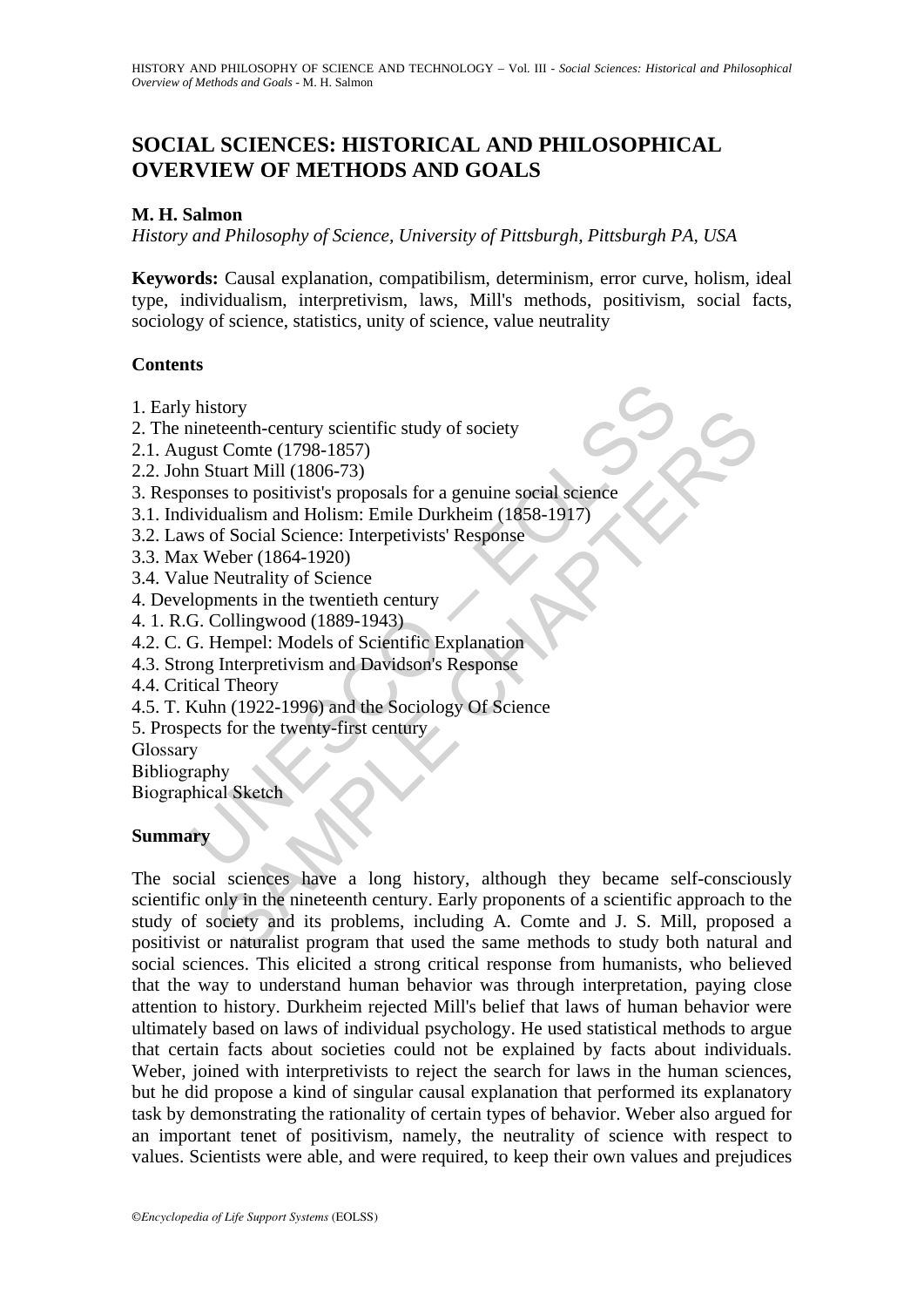separate from the issues they studied. In the twentieth century, the positions of naturalists and interpretivists were refined, and some common ground was found. The critical theorists attacked what they saw as the naturalists' attempt to undermine human freedom with a social science that was manipulative and full of evil potential. In the 1960s, T. Kuhn's careful historical study of the growth of scientific knowledge showed the importance of interpretive work in the physical as well as the social sciences. Sociologists of science built on Kuhn's suggestions about factors—other than data and logical inference—that influence theory choice. The chapter closes with speculative remarks about the future of the social sciences.

## **1. Early History**

Social science is both very old and relatively new. It is old in the sense of an organized reflection on how to create and maintain a strong and secure society that provides the best possible life for its citizens. The ideal state in Plato's *Republic* was a stratified society in which social roles were assigned to individuals according to family status, sex and ability. Plato believed to achieve a government free from administrative flaws and capable of providing protection from enemies; it was necessary to let the state be ruled by a group of physically, intellectually, and morally superior citizens. Despite its antidemocratic ethos, *The Republic* continues to influence thought about social reform. As recently as the 1950s, it served as the introduction to many university courses in sociology, and remains one of Plato's best-known works.

Final of the sense is both very old and relatively new. It is old in the sense come on on how to create and maintain a strong and secure society the sosible life for its citizens. The ideal state in Plato's *Republic* with nce is both very old and relatively new. It is old in the sense of an organ<br>on how to create and maintain a strong and secure society that provides<br>be life for its citizens. The ideal state in Plato's *Republic* was a stra In the Middle Ages, and throughout the disruptive years of the reformation and counterreformation, a central focus of thought about societal organization was how to balance secular and ecclesiastical authority. Nevertheless, some of the greatest work of the period does not fall into this category. Sir Thomas More's *Utopia* (1515) describes an ideal, rationally governed, communist secular state that stands in ironic contrast to the embattled Christian nations of his time. Machiavelli's *Discorsi*, written at about the same time, takes the ancient Roman republic, rather than some ideal construction, as his model state. He tries to show that the political and military features of the Roman republic could be usefully applied to the governance of contemporary republics. Florence, the city-state of Machiavelli's birth, had once been a republic, but at the time he wrote his great works, it was ruled by the Medici grand dukes. Machiavelli's shrewd observations of human behavior in both the *Discourses* and *The Prince*, his famous handbook of advice to rulers of principalities, along with his careful analyses of actual situations, lively examples and cogent arguments for reform—often presented in the form of dilemmas—are not entirely dissimilar to some modern works in social science.

In the 17th and 18th centuries, various philosophers helped to lay the foundations for what is now called "political science." T. Hobbes (1588-1679) and J. Locke (1632- 1704), following a tradition that began when a group of King John's barons presented him with the *Magna Carta* (1215), take dramatically different positions concerning competing rights of rulers and their subjects. Locke's views about the origin and purpose of the state, the role of law, and fundamental human rights played a large part in the formulation of the constitutions of the United States and of other countries that reject principles of absolute monarchy. The British empiricists, especially D. Hume (1711-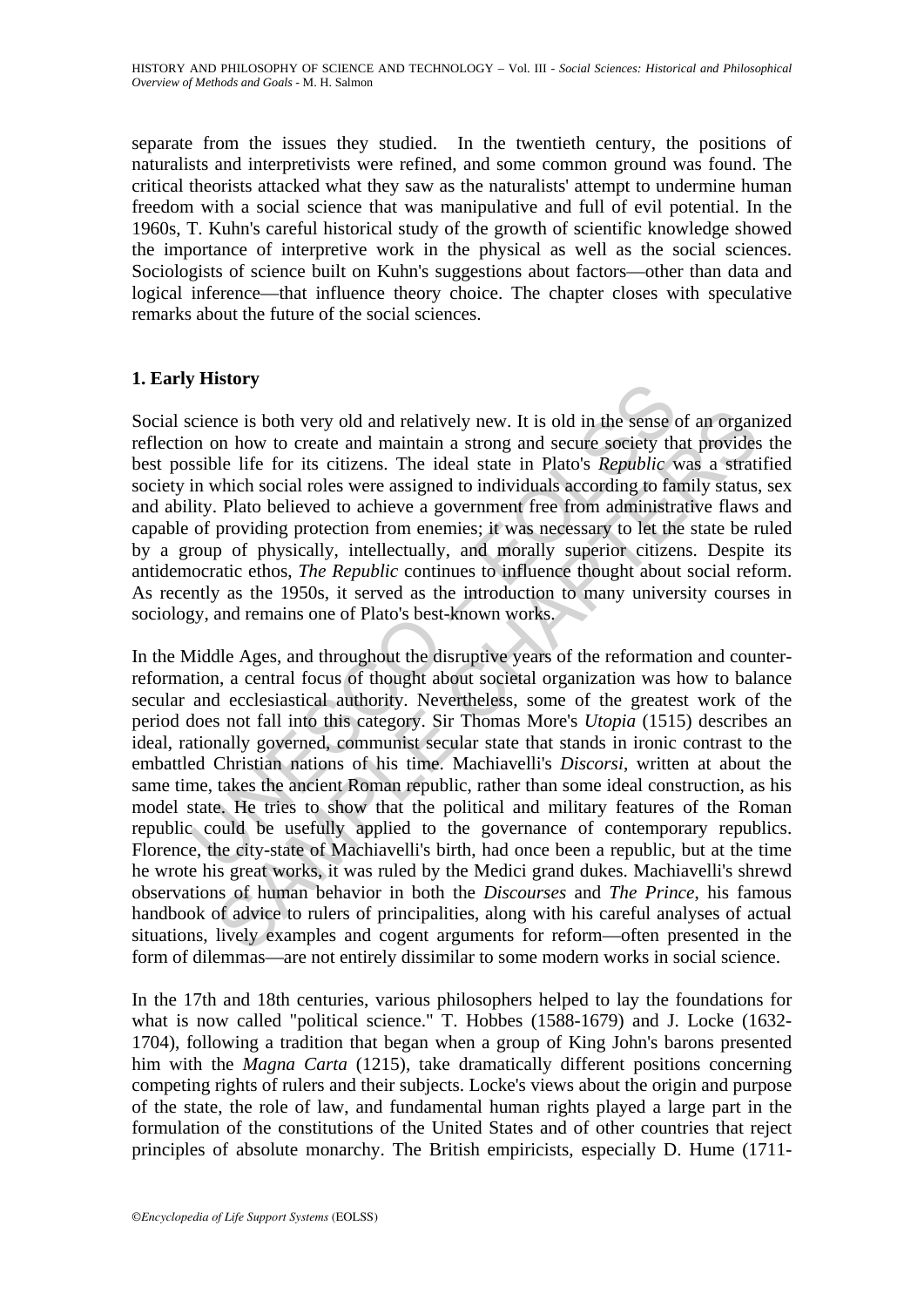1776) are acutely sensitive to empirical aspects of human psychology, and their observations and methods provide a basis for later empirical accounts of human nature. Their arguments concerning duty, justice and fairness are grounded for the most part in actual rather than ideal human capabilities, and they maintain that with the proper form of government, societies have the capacity to develop and change for the better.

The German philosopher I. Kant (1724-1804) also dealt with problems of justice and duty in his ethical and epistemological writings, though he thought that the fundamental principles of ethics, causality and even Euclidean geometry are synthetic *a priori* rather than empirically grounded. Kant says, for example, that although judgments about the rectitude of individual actions and the causes of particular events arise from sense experience, such judgments are possible because of intuitive principles of understanding and judgment that determine our way of conceiving how the world is organized. Although with his notion of the synthetic *a priori*, Kant tries to strike a balance between the extreme rationalism of thinkers like Descartes and the opposing views of the British empiricists, the tension in his work between the two poles allows his followers to interpret his work in diametrically opposed ways.

In France, the Enlightenment philosophes, notably Condorcet (1743-1794), revered science, and claimed to draw inspiration from Newtonian physics, but did not make any detailed use of those principles, and in fact had a more organic than mechanical view of the state. Condorcet had little confidence in democratic decision making, arguing instead for a strong monarchy and a state governed rationally by enlightened general laws.

## **2. The Nineteenth-Century Scientific Study of Society**

the surfride state possible decades of minutive primepters on<br>the lignent that determine our way of conceiving how the world<br>th with his notion of the synthetic *a priori*, Kant tries to strike a b<br>eme rationalism of think with his notion of the synthetic *a priori*, Kant ries to strike a balance between the rationalism of thinkers like Descartes and the opposing views of the Br, the tension in his work between the two poles allows his foll Those who regard social science as a relatively new discipline usually date its beginnings in the early nineteenth century, the first time that the issue of whether there can be a science of society, modeled on scientific studies of the natural world, was fully addressed. By this time, Europe's scientific and philosophic communities had absorbed the main impact of I. Newton's revolutionary physics, but were continuing to work out its implications for other disciplines. The Newtonian perspective envisions an orderly physical universe governed by deterministic and discoverable laws.

# **2.1. August Comte (1798-1857)**

Comte believed that the time was right for application of methods that were so successful in astronomy, physics and other natural sciences to the social realm. Drawing on work by Plato, Aristotle, Hume, Kant, Condorcet, and Saint-Simon, among others, Comte published his first book, *A Plan for the Scientific Works Necessary to Reorganize Society* in 1822. He coined the word "sociology" to characterize the new approach, and believed that sociology could take its place as a genuine science with empirically based laws capable of predicting and explaining human behavior. Fully aware of the immense difficulty of the task of understanding social organization, he began by dividing the study into a static component, which focused on the social division of labor in societies, and a dynamic component, which was expressed in his evolutionary theory of social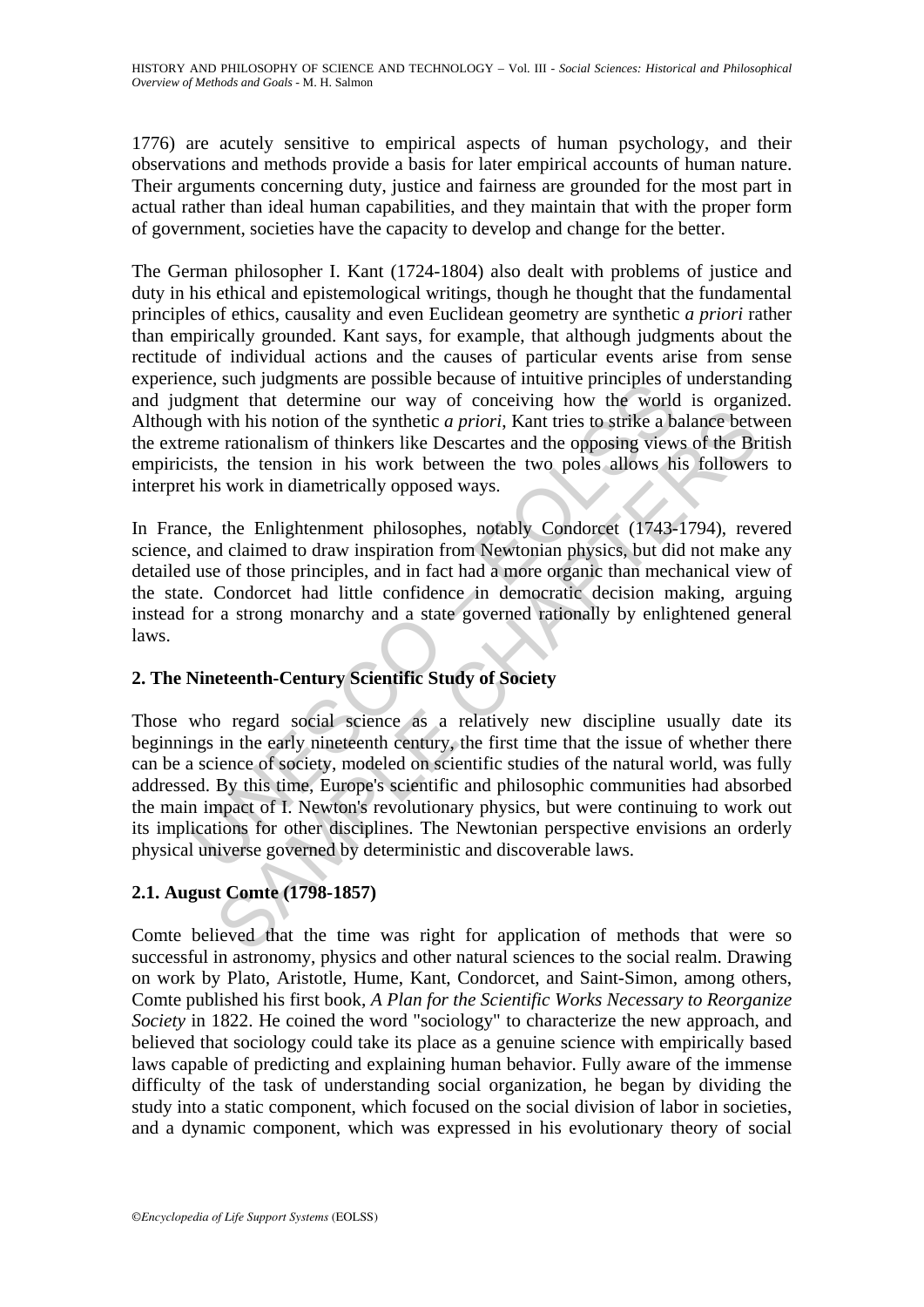progress. The notion of evolution of social systems was not original with Comte, who probably borrowed it from the historian G. Vico (1668-1744).

Comte, along with most of his famous predecessors who dealt with social issues, was deeply interested in social reform. Like Plato, he believed that rule by the intellectually elite is the best form of government. In this respect, he anticipates the antidemocratic views of later social thinkers, such as the economic theorist V. Pareto (1848-1923). Comte's evolutionary views of society anticipate in a limited way the "social evolutionism" of H. Spencer (1820-1903) as well as Karl Marx's (1818-1883) evolutionary theory of society's inevitable progression to a communist state. Comte, however, believed that with his proposed system of a scientifically designed society, the evolutionary process was complete, and he did not envision further developments.

many process was complete, and ne unit of entrystom further develops<br>was a thoroughgoing materialist. Following Saint-Simon (1<br>the term "positivism" to express the epistemological view that the<br>knowledge is observation of Eterm "positivism" to express the epistemological view that the sole basis<br>owledge is observation of phenomena and their relationships to one anoto<br>owledge is observation of phenomena and their relationships to one anotic<br> Comte was a thoroughgoing materialist. Following Saint-Simon (1760-1825), he adopted the term "positivism" to express the epistemological view that the sole basis for genuine knowledge is observation of phenomena and their relationships to one another, and that this is as true of human and social phenomena as it is of the (rest of the) material world. Positivism as an ontological view eschews metaphysical postulation of occult powers or hidden entities as causes of observed phenomena. The term "positivism," which now refers to a variety of positions ranging from the phenomenalism of E. Mach (1838-1916) to a set of loosely formulated principles that emphasize the importance of basing science on observations, experiments and logical inference, quickly became a rallying point for differing views about whether the scientific method is the only valid path to genuine knowledge and indeed about what constitutes the scientific method.

Comte was an early proponent of what came to be called—by the logical positivists of the early 20th century—"the unity of science." In this scenario, sociology represents a further development in the chain of knowledge that begins with mathematics, astronomy, and physics, and proceeds through chemistry and biology. Although the individual sciences differ in subject matter and the "later" disciplines are not reducible to the earlier, the latter do depend on the earlier in the sense of drawing on their finding and remaining consistent with them. The unity-of-science thesis maintains that all the sciences share a fundamental scientific methodology—which has been specified differently by adherents of various forms of positivism—as well as the goal of finding scientific laws that can provide a basis for explanation and prediction.

## **2.2. John Stuart Mill (1806-73)**

Mill was attracted by Comte's views on social and educational reform. He fully embraced Comte's positivism though not Conte's suggestion that the social study of science needed no further refinement. Mill, in contrast, proposed new methods to further the scientific study of society, and thus exerted stronger influence than Comte on future work. Mill's reformist works concerning society and human values, including *Utilitarianism*, *On Liberty*, and *On the Subjection of Women*, continue to be widely read. In *A System of Log*ic (1843), he undertakes the formidable project of reforming and expanding logic. He endeavors to keep what is good in the "old" syllogistic logic, and to supplement it with a new inductive logic that specifies methods of scientific investigation suitable for studying the physical, biological and social sciences. *A System*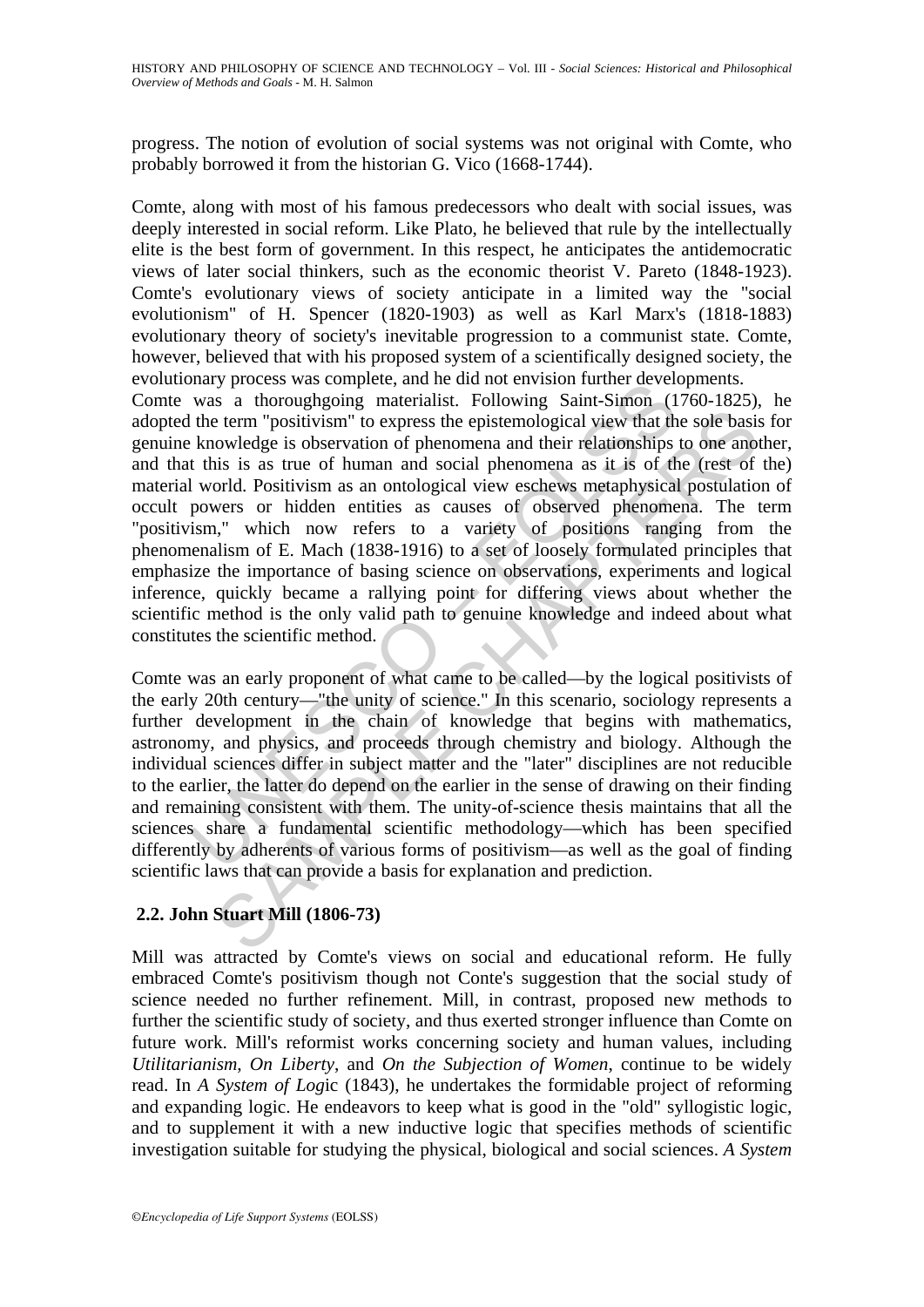*of Logic* ran through eight editions over the next thirty years and remains in print today. In this work, Mill argues that social planning should be founded on a rational basis, and he attempts to provide the logical tools to do just that.

End the effected thrumisaties when the effects are summar, of antesticant entimentation and contact are summar, or the effects under investigation vary in strength, or by accounting a known (partial) causes of complex effe ffects under investigation vary in strength, or by accounting for anteced<br>cnown (partial) causes of complex effects and then isolating resisues to account for the unexplained part of the effect. Mill does not elain<br>to the In Book III of *A System of Logic*, "Of Induction, " Mill argues that causes of social phenomena can be both discovered and confirmed by using his methods of experimental inquiry. Criticisms of his work, especially by W. Whewell (1794-1866), persuaded Mill that the methods were better suited for justification than for discovery. Contemporary philosophers agree, but scientists today continue to use modified versions of Mill's methods for both tasks. The methods all proceed by examining circumstances antecedent to the phenomena (effect) for which a cause is sought, and looking either for agreement of antecedent circumstances when the effects are similar, or difference of antecedent circumstances when effects differ, or variation in intensity of antecedents when the effects under investigation vary in strength, or by accounting for antecedents that are known (partial) causes of complex effects and then isolating residual antecedents to account for the unexplained part of the effect. Mill does not claim to invent these methods, which he says are already operative in "good" science, but he believes that his codification of the methods can help physical scientists organize and clean up their research efforts. He believes that the adoption of his methods can prevent scientists from lapsing into defective older principles, such as the doctrine of resemblance between cause and effect. He believes that when these methods are properly used, they can offer compelling support for causal claims in the social sciences as well as in the physical sciences. Mill does not think that the social sciences will ever be as "exact" as astronomy in its explanations and predictions, but he thinks that they could rise to a higher level than that possible in some physical sciences, such as meteorology. Meteorology, according to Mill, is an example of an inexact science; it has a very poor record of prediction, but scientists believe that deterministic causal laws govern weather.

Something like Mill's methods, especially his joint method of agreement and difference and his method of concomitant variations, are the basis for many contemporary controlled experiments in both physical and social sciences. The chief difference today is that most controlled experiments employ statistical data, and Mill's statement of the methods is not statistical. It is not difficult, however, to adapt the methods to use with statistical data. For example, the method of agreement can be reworded so that it refers to "agreement in a preponderance of cases" instead of "agreement in every case."

Statistical thinking, which involves the application of the mathematics of probability, was beginning to flourish at the time of the first edition of Mill's *Logic* because of the prevailing scientific attitude of determinism at that time; however, the notion of a statistical law was not easy to grasp. Mill regarded the lack of precision in the inexact sciences, as the result either of the difficulty of measuring the effects of many interacting and unknown, but nevertheless deterministic, causes, or of our ignorance of some part of the causal story. In Mill's view, a poor record of prediction in the inexact sciences does not reflect indeterminacy in nature.

Because astronomy was Mill's primary example of an exact science, it is ironic that one of the strongest impetuses to the rise in statistical thinking came with the work of A.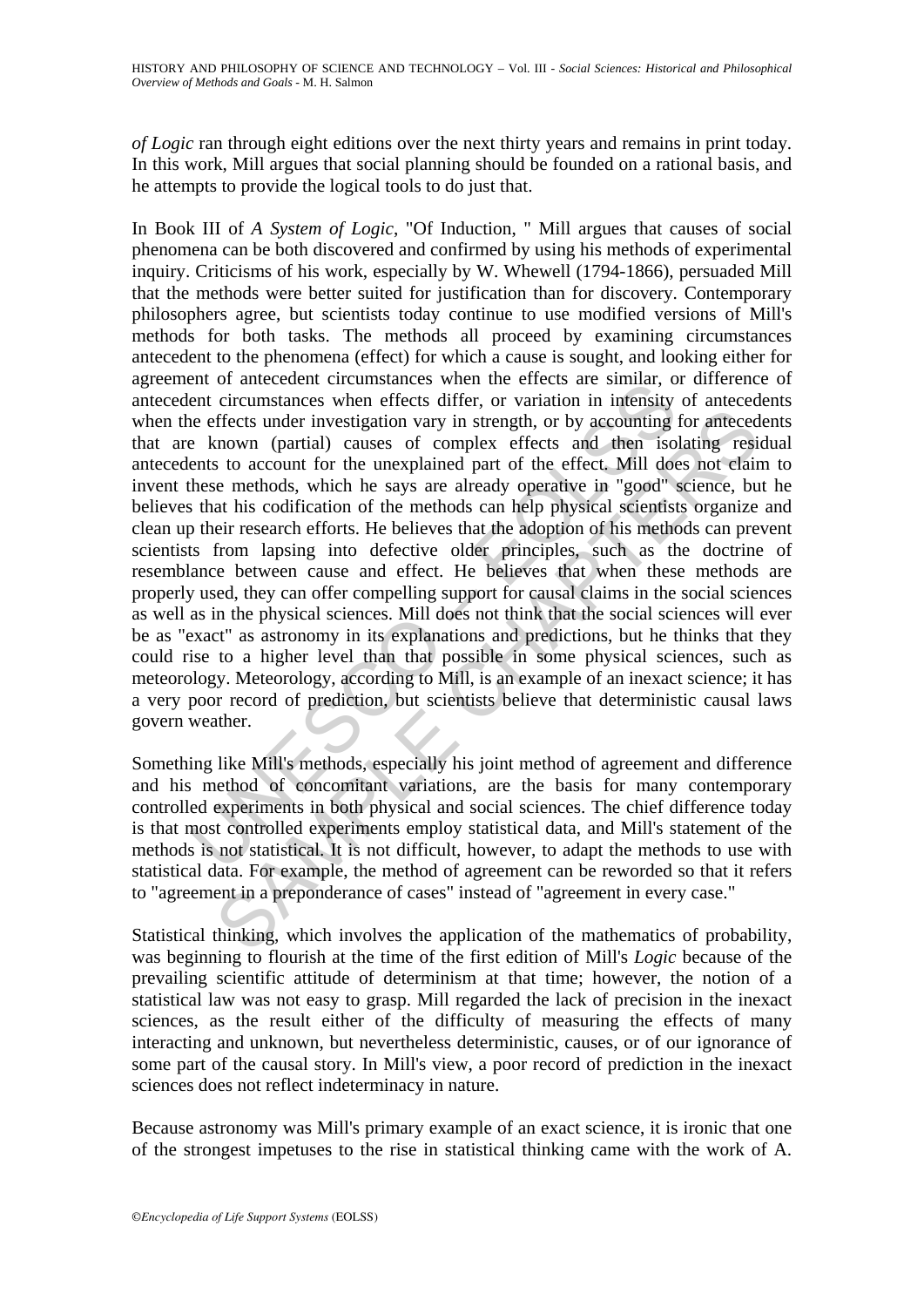me or the regular particles in deviation of the information the form the form the form and the possibility of other applications for the "error curve." This error because deviations were regarded as the result of errors in Quetelet (1796-1874) in his application of the mathematics of probability to observational astronomical data. Gauss (1777-1855), at age 18, had already discovered the principle of least squares, a form of "curve fitting." Gauss showed that the most probable value of something that is measured, such as the intermittently observed path of an astronomical object, could be inferred by making the sum of the squares of the divergences from the assumed exact measure a minimum. This was the beginning of Gauss's work on what is now known as the Gaussian law of normal distribution of errors and its associated bell-shaped curve. Because Gauss did not publish his early work on least squares until 1809, he shares credit for its discovery with A-M Legendre (1752-1833) who independently formulated the principle in 1805. In the 1820s, Quetelet, who was plotting observed positions of astronomical bodies, realized the importance of the regular patterns of deviation from the "normal" or "true" position, and saw the possibility of other applications for the "error curve." This error curve was socalled because deviations were regarded as the result of errors in measuring the phenomena under study. Mill's various revisions of successive editions of *Logic* demonstrate his acquaintance with work in probability theory and its applications. He criticizes Laplace's use of the principle of indifference, and argues for the frequency interpretation of probability. He cites the frequentist John Venn, who discusses Bayes's theorem for calculating the posterior probability of an event, and he also cites Herschel's essay review of Quetelet's work, in which the principle of least squares is discussed. Nevertheless, Mill, instead of incorporating this new work on statistics into his "new" logic of the sciences, warns the reader against inappropriate use of probabilistic reasoning.

ause deviations were regarded as the result of errors in measuring<br>ause deviations were regarded as the result of errors in measuring<br>a under study. Mill's various revisions of successive editions of L<br>e his acquaintance w Mill's plan for creating a genuine social science involves first establishing low-level empirical generalizations on the basis of historical, observational, and experimental knowledge of regular associations between circumstances and behaviors. At this level, his methods of agreement, disagreement, concomitant variation, and residues serve to discover and justify generalizations about society in much the same way that they function in the early study of a physical science. Such generalizations are weak, however, unless they can be supported by what would now be called crucial experiments, or better yet, can be derived deductively from well-established laws of a higher order. With a sufficient supply of empirical generalizations based on the study of history and observation of contemporary societies, however, Mill argues that the social scientist can proceed to develop and test higher-level laws that link various types of character to typical behaviors. These mid-level laws belong to a science Mill calls "ethology." Mill believes that ultimately such investigations into the laws connecting character and behavior could lead to the establishment of still more fundamental "laws of thought" that provide the deepest explanations of human behavior. The laws of thought that he envisions, for example, laws of similarity and spatial or temporal contiguity, already had some currency in the empirical associationist psychology of his time. Mill sees the further development of associationist psychology as the true foundation for the social sciences.

## **3. Responses to Positivist's Proposals for a Genuine Social Science**

Salient and interrelated points in Mill's naturalist program are (1) It is possible to discover and confirm (deterministic) causal laws of individual and social human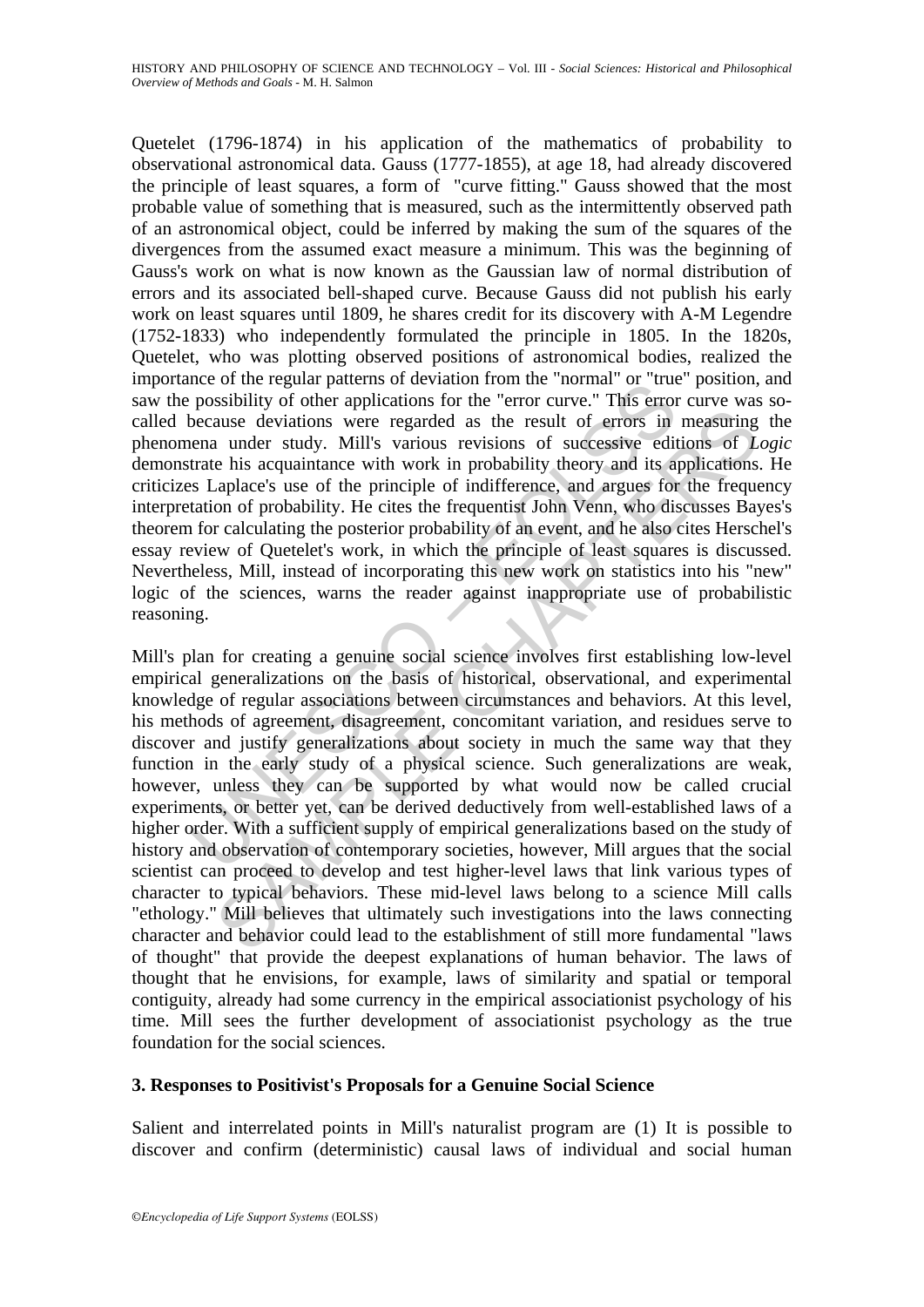behavior by using the same methods employed in the natural sciences; (2) These laws can be used to explain and predict human behavior, although in an inexact rather than an exact manner; and (3) Ultimately, social behavior can be explained fully in terms of individual psychology. (4) Humans are capable of autonomous action. Behavior that arises from (is caused by) an agent's own beliefs and desires, is free. This notion of freedom contrasts free behavior with coerced behavior, not with uncaused behavior. Coerced behavior is behavior that is caused by some external force rather than the agent's own volition. Such a notion of freedom is compatible with a deterministic universe in which everything that happens has a cause.

Major fault lines in contemporary social sciences result from attempts to refine or to refute one or more of these principles.

## **3.1. Individualism and Holism: Emile Durkheim (1858-1917)**

lividualism and Holism: Emile Durkheim (1858-1917)<br>sychologism, which in the final analysis attempts to explain all<br>so of the psychology of individuals rather than the social group, ide<br>ological individualist. Mill's posit dualism and Holism: Emile Durkheim (1858-1917)<br>hologism, which in the final analysis attempts to explain all social behat the psychology of individuals rather than the social group, identifies him<br>gical individualist. Mill Mill's psychologism, which in the final analysis attempts to explain all social behavior in terms of the psychology of individuals rather than the social group, identifies him as a methodological individualist. Mill's position puts him on one side of a debate that continues to divide individualists and holists today. Durkheim is an important representative of the other, holistic, side. Durkheim strongly denies that all social phenomena can be explained solely in terms of individual psychological phenomena. Durkheim maintains that there are social facts, that is, facts that pertain to society rather than to individual members of society, and in order to give a complete causal explanation of social facts, we must invoke other social facts as causes, Moreover; he says that social facts are not reducible to facts about individuals' psychological makeup or intentions.

Although Conte, who was also a holist, preceded Durkheim by several generations; Durkheim is often called the father of sociology, in part because of his more strident insistence on the primacy of the social over the individual; more importantly though, Durkheim was the first person to publish a work that applied the new science of statistics to a social problem. This work *Suicide* appeared in 1897.

Durkheim developed his views about the distinctness and importance of social facts through trying to understand such problems as the difference in *rates* of suicide in various parts of Europe when the individual reasons offered for suicide were much the same throughout the continent. Durkheim's use of statistics to study suicide was possible because from the early 19th century governments had collected for administrative purposes massive amounts of information about the peoples that they governed. Besides the basic census counts of births, deaths, marriages, occupation and religion, which were already recognized as important for actuarial science and "political arithmetic" in the 17th century, governments began keep descriptive statistics (counts) of diverse phenomena ranging from matters related to public health (such as numbers of prostitutes and incidence of venereal disease) to the administration of justice (numbers of various types of crime) and even postal administration (numbers of dead letters). Studies of these statistics yielded surprising regularities in rates of some types of events, which suggested to some the possibility of statistical laws that worked in mysterious ways to determine what happened in the world. The appearance of so many regularities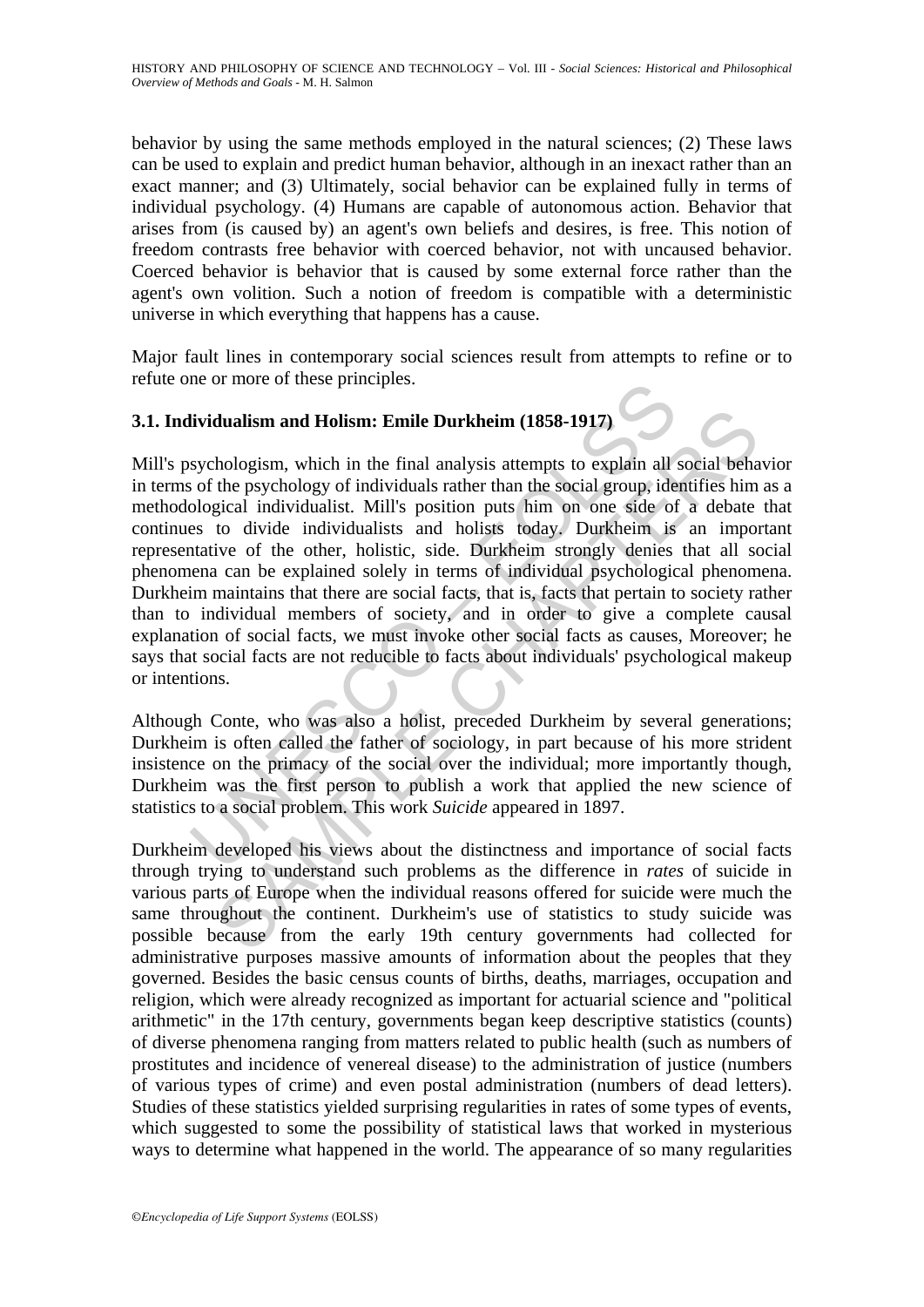also led people, such as Quetelet, to try to understand the nature of the departure from the normal. Although the methods for gathering, recording and organizing data were crude, there was a great deal of information available to scholars who wanted to examine public records. Durkheim had access to records of suicides and attempted suicides—which were considered criminal activities—that identified "causes" of the suicides, as determined from interviews with survivors, notes left by the suicides, testimony of friends or relatives, or remarks of the investigating police officer.

not to account of the unreing lates of sature in, to example and the material and the material and national affiliation, and mar-<br>He then identifies (or, more accurately, formulates) distinct is including egoistic, altruis a such as religious, political, and national affiliation, and marital and far<br>then identifies (or, more accurately, formulates) distinct social type<br>lubing egoistic, altruistic and anomic suicide. He links to the different Durkheim begins his study of suicide by eliminating various proposals that ascribe suicide to extra-social factors, such as individual psychopathology, heredity, geography, and climate. When all such plausible individual and external candidates have been shown not to account for the differing rates of suicide in, for example, northern and southern Europe, Durkheim looks at the different rates of suicide in relation to social phenomena such as religious, political, and national affiliation, and marital and family status. He then identifies (or, more accurately, formulates) distinct social types of suicide, including egoistic, altruistic and anomic suicide. He links to the different types to varying degrees and types of social integration. Egoistic suicide for example is the most common type of suicide, and it is the type that occurs when the individual suffers alienation as a result of not being sufficiently integrated into his or her social group. Altruistic suicide, in contrast, occurs as a result of over-integration, as when the brave soldier throws himself on an explosive device in order to save his comrades. Through classifying different types of suicide, Durkheim can account for observed phenomena, such as the relatively higher rate of (egoistic) suicide in Protestant northern Europe than in largely Catholic southern Europe. The differing degrees of integration into religious or family life among various societies result from difference in social structures, and facts about social structures are not facts about individuals. Some structures promote integration; others discourage it. In Durkheim's Europe, social integration is a bigger problem for Protestants than for Catholics for several reasons. The austerity of the Protestant religion, its emphasis on the individual's relationship with God, its lack of the sacrament of penance and forgiveness, its denial of the possibility that a priest or saints in heaven can intervene for the sinner, and the especially fearsome possibility that one might not be a member of the Elect—all of these Durkheim takes as features of a social structure that tends to isolate its individual members. He argues that this lack of integration is a social fact that makes, *under similar psychological and external conditions*, suicide more likely for the afflicted Protestant than for the Catholic. The result is the social fact of a higher rate of suicide in Protestant countries than in Catholic ones.

Holism comes in two varieties: ontological and methodological. In his works, Durkheim refers to a "collective consciousness" that is distinctive for different social groups. This collective consciousness is sometimes understood as a set of mysterious superorganic causal forces, somehow existing independently of individuals and determining their lives. Such a view would commit Durkheim to ontological holism, or, as it is sometimes called "organic holism" or "essentialism. " Some support for this view can be found in Durkheim's emphasis on the importance of the social and its influence on the individual. But there need be nothing superorganic about degree of social integration, which is for Durkheim a prime example of a fact that pertains to a social unit, not to an individual. Durkheim's main point is methodological; that the *rate* of suicide, for example, cannot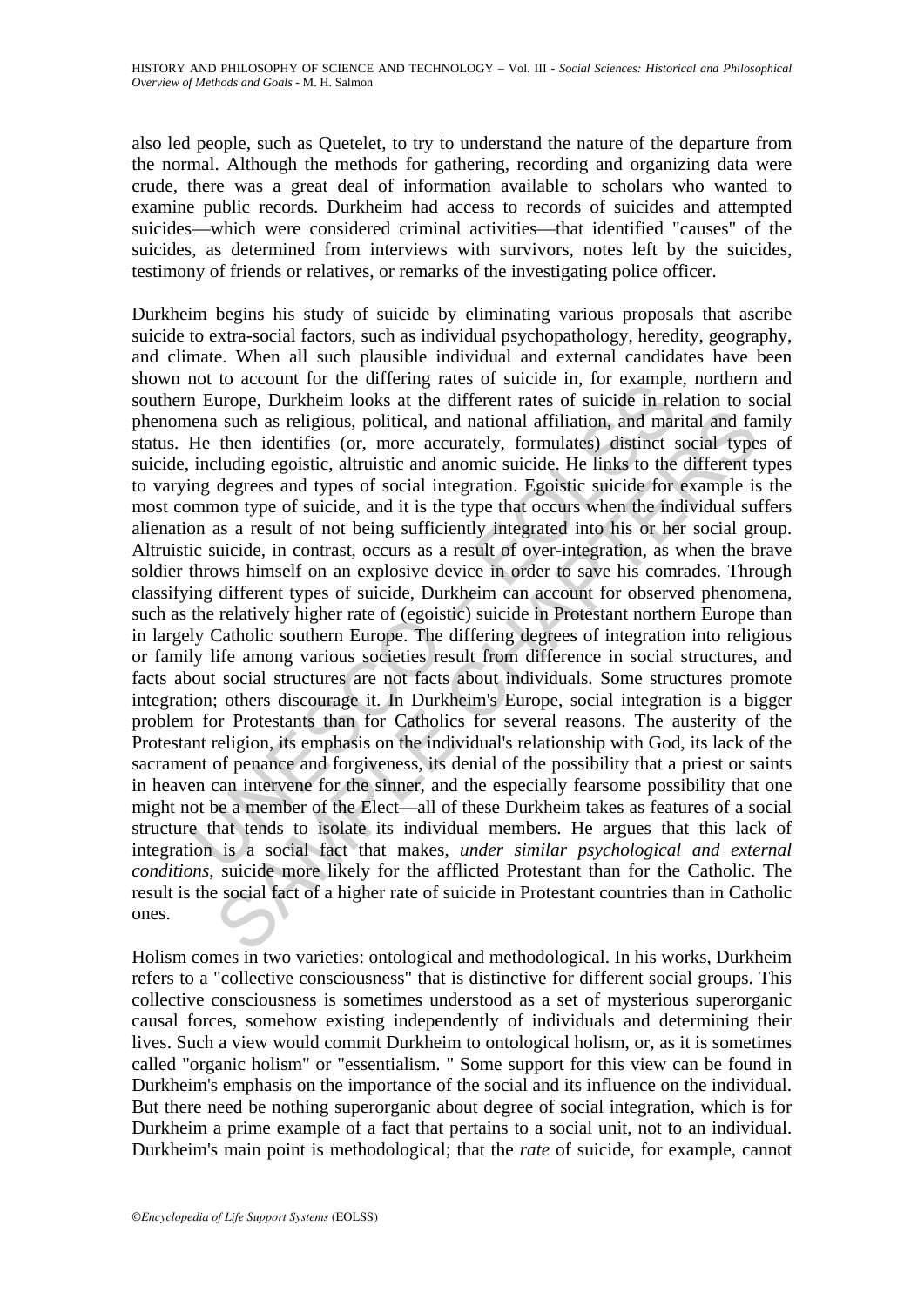be entirely *explained* in terms of an individual's beliefs and desires, and neither can a society's degree of integration. Both are social, not individual facts. Although there is some evidence for claiming that Durkheim is an ontological holist, it is reasonable to interpret him as a methodological holist, that is, one who employs holistic principles of explanation, but not an ontological holist who postulates independent existence for social facts.

that the existence of non-eleation because accusing the from psychology. Strong support for Durkheim's holism probably the strate of non-eleation of the twentieth-century social anthropologist, (1881-1955). He believes tha is in the work of the twentieth-century social anthropologist, A.R. Radcless in the work of the twentieth-century social anthropologist, A.R. Radcless 1-1955). He believes that social laws can be discovered three studies o Holism appeals to those who are interested in maintaining the independence of the social sciences as separate disciplines, not capable of being absorbed into or reduced to psychology or biology. Disciplinary territorial disputes are fairly common when a discipline is relatively new; anthropology is a good example, and some anthropologists believe that the existence of non-reducible social facts justify their study in a discipline separate from psychology. Strong support for Durkheim's holism probably springs from such motives in the work of the twentieth-century social anthropologist, A.R. Radcliffe-Brown (1881-1955). He believes that social laws can be discovered through comparative studies of societies, and tries to explain social institutions and customs on the basis of the social functions that they fulfill. He is adamant about anthropology's ability to provide, by means of these functional explanations, information about societies that is not reducible to information about the individuals that make up the society.

Not all functional anthropologists are holists, however. B. Malinowski (1884-1942) for example, argues that all social behavior ultimately derives from attempts to satisfy basic individual needs, such as the needs for food, shelter, and reproduction. Other derived functions are present in societies as well, but the biological and psychological functions form the basis for everything else. Today most scholars regard the position of ontological holism as indefensible, but both methodological holism and methodological individualism continue to find adherents among anthropologists and sociologists.



#### **Bibliography**

- - -

Barnes, B., D. Bloor, J. Henry (1996). *Scientific Knowledge: A Sociological Analysis*, Chicago: University of Chicago Press. [This contains essays by sociologists of science on observation, interpretation, sociological projects, etc.]

Brown, S. C. (1979). *Philosophical Disputes in the Social Sciences*, Atlantic Highlands NJ: Humanities Press. [This contains essays on relativism and critical theory, including one by Apel.]